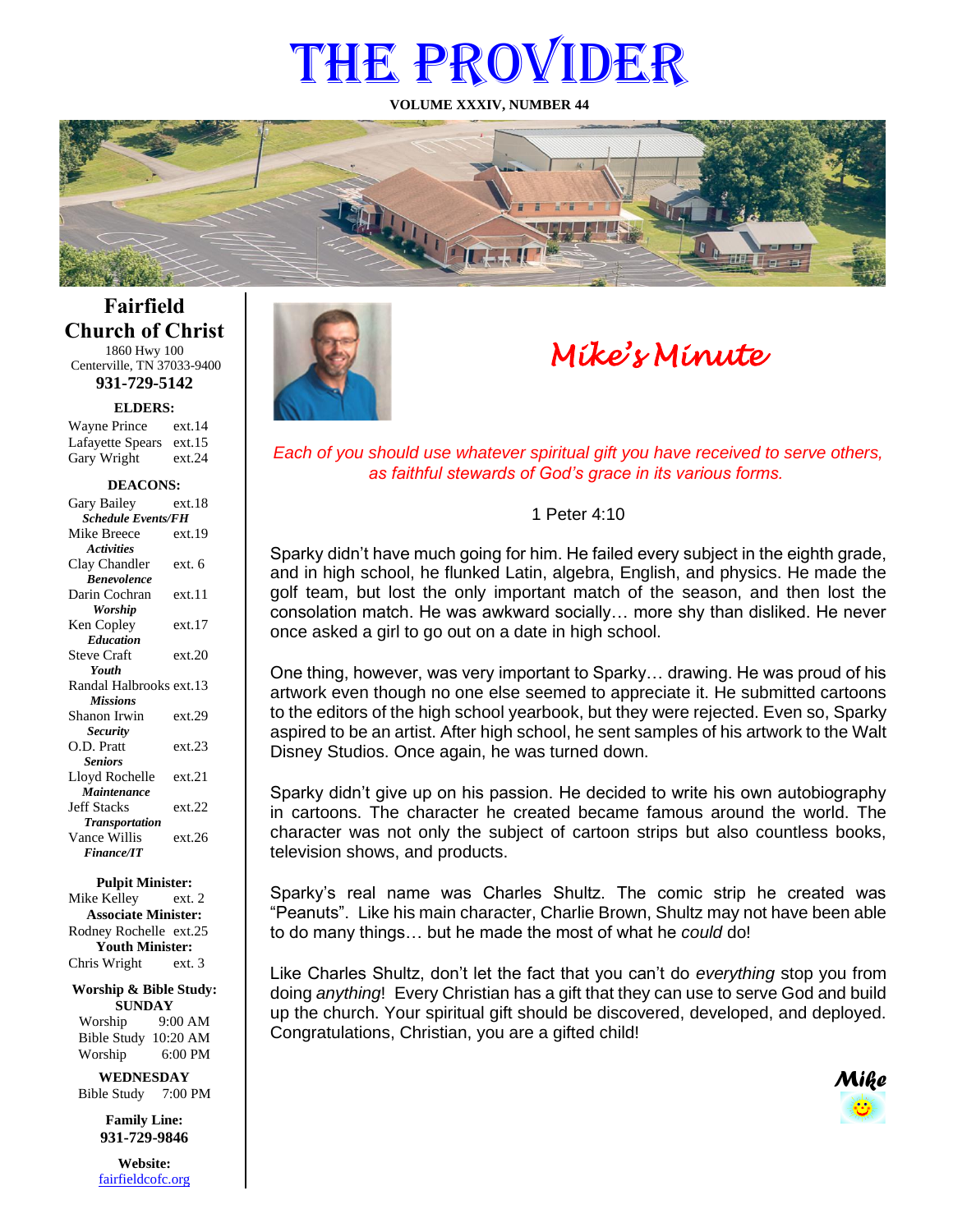

**O.D. Pratt** has been back at church after getting a pacemaker last week. Glad to see him back.

The elders will meet with the men of the congregation this Sunday at 5 pm in the fellowship hall.

**Ther** There will be a baby shower for **Alexia Dotson Graham** this Sunday from 2-4 pm in the fellowship hall. It's a boy and are registered at Walmart and Amazon.

The **Golden Agers** will be having their holiday meal November 18<sup>th</sup> in the Fellowship Hall at 6:00 pm. The meal will be catered. Sign up sheets are in both foyers. Please sign up if you plan to attend.

Ladies' Craft Night will be Monday, November 8th at 6:00 in room 104.

We are in need of van drivers!! Please see Jeff Stacks if you would be willing to drive. Men as well as women are asked to help out with this.

Room 103 in the educational wing is now open for use as a nursery for anyone who wishes to take their child there. The service is now being live-streamed to that room for your convenience.

Margaret Martin would like to thank everyone who participated in the Blood Mobile last Monday. Thirtyone pints of blood were donated!



Thank you all for giving birthday cards to my sister. She really enjoyed the cards and wants to thank everyone for her special day on October 24<sup>th</sup>. She was very surprised to get the cards.

> Thank you, The **Beard Family**

Thank you all for the calls, messages of condolences and wind chimes on the death of Ann Gilliam, my sister.

**Gerry Hinson**



*Members:* Diane Coates, O.D. Pratt, Dewayne Victory (Veteran's hospital), Carleigh Liddell, Marlin Lawson, June Prince, Helen Shanes, Bob James, Kenneth Chandler, Carol Warren, Thomas Haskins, Lou Dickens, Raymond Stoltz, Paul & Noble Victory, James Coates & Harry & Jo Ann Totty.

*Friends & Family:* Greg Zoller, Floy Lyell, Seth Williams, Elizabeth Dunn, Mike Rhea, Mike & Nancy Bradley, Mike Harvill, Kelley Wilson, Glen England, Isaiah Locke (& family), Jeremy Primm, Bobby McCoy, Melvin Roberson, Willie Taylor, Ronald Loveless, Billie Church, Daniel Spears, Harley Parker, Ann Spencer, Thomas Brady, Donald Brady, Rachael Bellis, April Benson (breast cancer), Michael Noonan, Doris Elam, Neil Jobe, Adam Lawson, Evan Boyd, Donna Gaspard, Roman Surra, Anthony & Rita Stacks, McKinley Moore, Jimmy Jenkins, Ruby Church, Carolyn Nash, Kathy Swinford Coleman, Grayson Gunter, Jimmy George & William Dale Nash.

*Life Care:* Hester Moss, Garland Horner

*St. Thomas Hickman Nursing Home:* Barbara Beard, Naomi Bailey

*Olive Branch Senior Living, Dickson:* Martha Page



The 2021 Relay for Life will be held Saturday, November 13<sup>th</sup> in the Fellowship Hall from 3:00-7:00 pm. Everyone is invited to remember those taken by cancer. Celebrate with the survivors and fight back with those dealing with cancer now.



# **FOR THE RECORD**

| WEEK OF October 31, 2021  |        |
|---------------------------|--------|
| <b>MORNING WORSHIP</b>    | 183    |
| <b>CONTRIBUTION:</b>      | \$6036 |
| <b>2021 WEEKLY BUDGET</b> | \$4167 |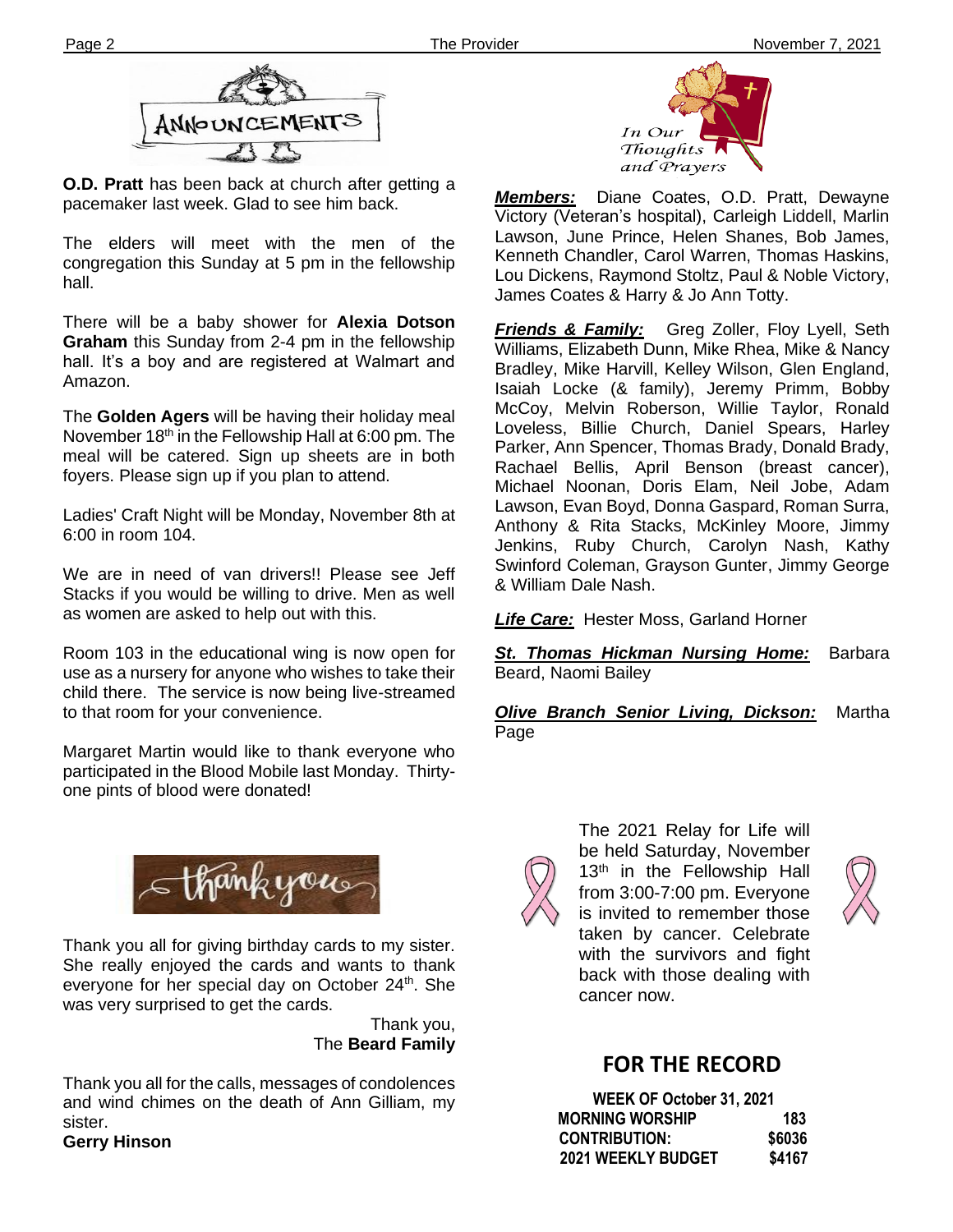

#### **Center Fielders News** "Spiritual Radiology"

 As I get older, I sometimes look back at my life and realize that my life has been divided into various chapters. Life first begins at conception and continues through babyhood. We then transition into the chapters of childhood, teenagers, and on into young adulthood. Many are called into the chapters of marriage and then parenthood. Others serve the Lord while remaining single. Whatever the path we choose, God is faithful in blessings of peace and joy, if we surrender to His will with contentment and faithfulness.

 A very important decision in everyone's life comes when we come to that crossroad of decision which determines one's eternal destiny. We must choose surrender or rebellion. We must answer whether to follow self or follow the One who has control of eternity and walk the narrow way.

 The chapters of our life include times of happiness and fond memories, but along with those pleasant experiences come heartache, pain, and disappointments. But even in those difficult times, we can still experience His sufficient grace and His guiding hand is with us all the way.

 For those of us in our senior years, we face a reality that we may be close to life's final chapter. We do not know the moment when that last page of that last chapter will be turned. We should live every day in preparation to meet our Savior, not in dissension and bitterness. Let go of the things you can't control and don't focus so much on these temporary things on earth, but rather focus on heavenly, eternal things that are above. Peace and joy are the dividends of this type of focus!!

*Obey God and watch Him work,*

*Rodney*



 **Nov 14 -** Puppet Show, during evening service in Lift-Off **Nov 5-7 -** Celebration at Gilbertsville, KY **Nov 16 -** Middle/High School Devo, 6:30-8:30 at FH **Nov 28 -** 3<sup>rd</sup>-5<sup>th</sup> grade Devo, during evening service at FH

# MEN TO SERVE November 7

#### **SUNDAY MORNING:**

**Song Leader:** Darin Cochran  **Opening Prayer:** Wayne Prince **Scripture Reading:** Robert Graf  **Scripture: Romans 2:1-2 Preside Lord's Supper:** Buddy Chandler  **Alternates:** Jeff Stacks, Mike Batts  **Announcements:** Gary Basford  **Closing Prayer:** Darin Cochran **Van Driver:** Gary Basford 931-628-0355

#### **SUNDAY EVENING:**

**Announcements:** Gary Basford **Scripture Reading:** Edwin Wright  **Scripture: Genesis 1:12 Song Leader:** Jeff Stacks **Opening Prayer:** Roy McCoy **Lord's Supper:** Edwin Wright, Gary Wright **Closing Prayer:** Lafayette Spears **Van Driver:** Gary Basford 931-628-0355

#### **WEDNESDAY NIGHT:**

**Announcements:** Gary Basford **Song Leader:** Mike Kelley **Opening Prayer:** Randal Halbrooks **Invitation:** Rodney Rochelle  **Van Driver:** Gary Basford 931-628-0355

### SPECIAL PRAYER REQUESTS:

I (**Tom Gosser**) ask for prayers that follow-up workers in different countries will follow-up on my students that I have been studying with. The following are my students who need followed up on:

**\*Gwendoline Beukes** in Otjiwarongo, Otjozondjupa, Namibia who wants to get baptized.

**\*Rebecca Thompson** in Ontario, Canada who wants to get baptized.

**\*Serena McArthur Germiston** in Gauteng, South Africa who wants to get baptized.

**\*Wandile Ndzimandze** in Manzini, Manzini, Eswatin who wants to get baptized.

**\*Tapiwa Zowa** in Harare, Harare Province, Zimbabwe who wants to get baptized.

**\*Claire Kauffman** in Brewerton, New York who needs a personal Bible study.

**\*Keabetswe Mazinyane** in Gaborone, Botswana who needs a personal Bible study.

**\*Chala Kitila** in Nekemte, Ethiopia who needs a personal Bible study.

**\*Hancox Wafula** in Kitale, Kenya who wants to get baptized and a personal Bible study, but keeps letting things get in the way of getting with a follow-up worker.